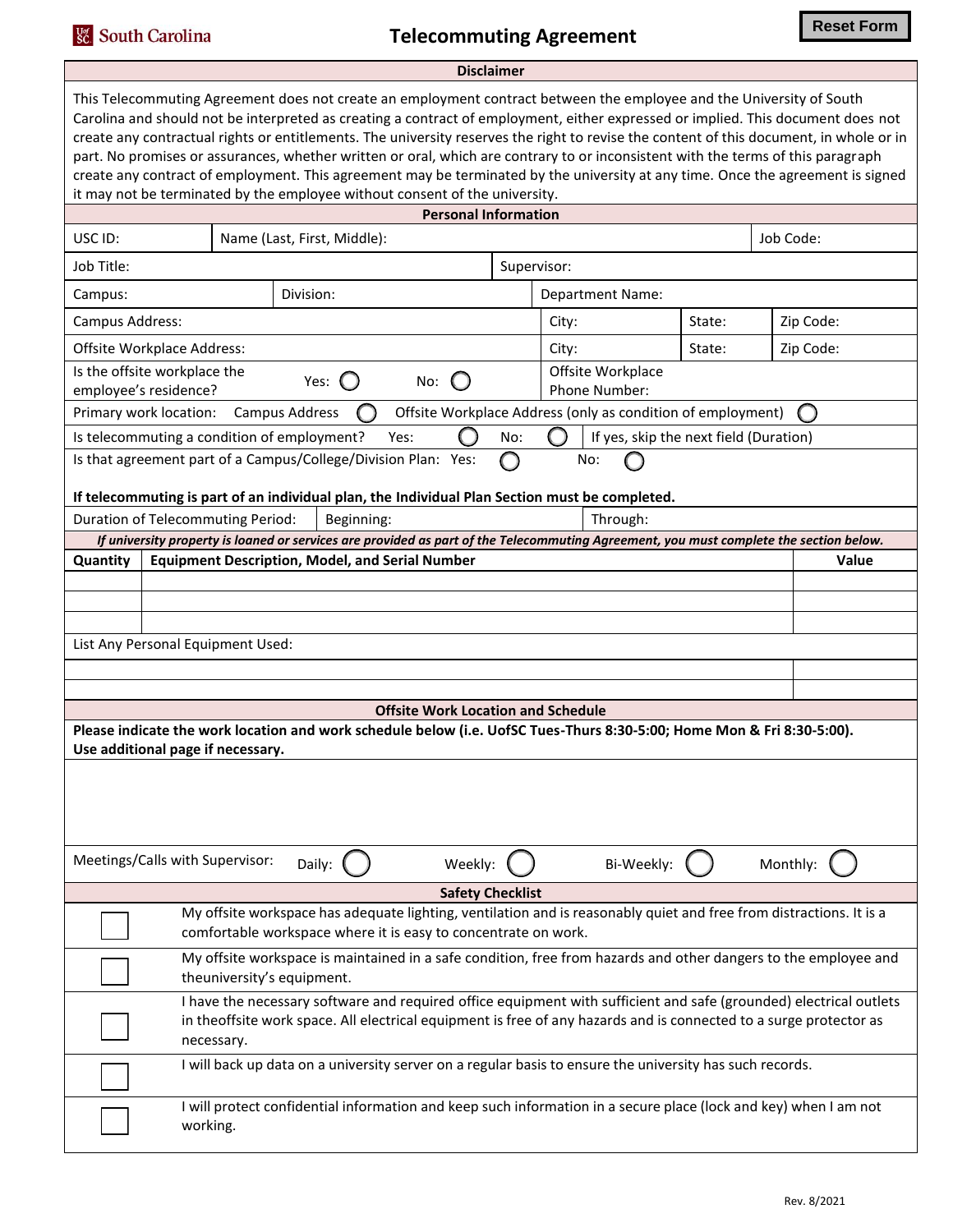| <b>Sc</b> South Carolina<br><b>Telecommuting Agreement</b>                    |                                                                                                                                                                                                                                                                                                                                                                                                                                                                                                                                                                                                                                                                                                                                                                                                                                                                                                                                                                                                                                                                        |  |  |  |  |  |  |  |
|-------------------------------------------------------------------------------|------------------------------------------------------------------------------------------------------------------------------------------------------------------------------------------------------------------------------------------------------------------------------------------------------------------------------------------------------------------------------------------------------------------------------------------------------------------------------------------------------------------------------------------------------------------------------------------------------------------------------------------------------------------------------------------------------------------------------------------------------------------------------------------------------------------------------------------------------------------------------------------------------------------------------------------------------------------------------------------------------------------------------------------------------------------------|--|--|--|--|--|--|--|
| <b>IT Security Certification</b>                                              |                                                                                                                                                                                                                                                                                                                                                                                                                                                                                                                                                                                                                                                                                                                                                                                                                                                                                                                                                                                                                                                                        |  |  |  |  |  |  |  |
|                                                                               | I certify that I have/will contact the IT security liaison for my organizational unit to ensure compliance with the<br>SecureRemote Access Guidelines before I can begin telecommuting.                                                                                                                                                                                                                                                                                                                                                                                                                                                                                                                                                                                                                                                                                                                                                                                                                                                                                |  |  |  |  |  |  |  |
| <b>Employee Signature and Notice of Intent to Collect Private Information</b> |                                                                                                                                                                                                                                                                                                                                                                                                                                                                                                                                                                                                                                                                                                                                                                                                                                                                                                                                                                                                                                                                        |  |  |  |  |  |  |  |
|                                                                               | I understand it is my responsibility to maintain the safety and appropriate arrangement of my offsite workspace if it is my home. I<br>certify that my responses to the checklist are true and completed to the best of my knowledge. I understand any erroneous,<br>misleading, or fraudulent information is sufficient grounds for my preclusion from telecommuting. Further, I acknowledge that I<br>must provide the address of my telecommuting location and any contact information for that location, including home phone<br>and/or personal cell phone. If such information changes, I have an affirmative duty to inform my supervisor of the updated<br>telecommuting address and phone number before the move. Failure to provide this information initially and after any change will<br>result in me being unable to telecommute. This contact information may be shared with human resources, executive leadership,<br>agency safety staff, agency supervisors, and any other agency or state employee with a business need to access this information. |  |  |  |  |  |  |  |
|                                                                               | <b>Telecommuting Special Conditions and Additional Agreements</b>                                                                                                                                                                                                                                                                                                                                                                                                                                                                                                                                                                                                                                                                                                                                                                                                                                                                                                                                                                                                      |  |  |  |  |  |  |  |
|                                                                               | I agree that I am responsible for attending all required meetings, unless my supervisor approves<br>otherwise.                                                                                                                                                                                                                                                                                                                                                                                                                                                                                                                                                                                                                                                                                                                                                                                                                                                                                                                                                         |  |  |  |  |  |  |  |
|                                                                               | I agree to be available and accessible during the telecommuting scheduled hours for customers, co-<br>workers, and supervisors/managers. Regardless of my telecommuting arrangement, I can be required to<br>report to the office location at any time with or without advance notice.                                                                                                                                                                                                                                                                                                                                                                                                                                                                                                                                                                                                                                                                                                                                                                                 |  |  |  |  |  |  |  |
|                                                                               | I understand that all personal activities, including child and dependent care, pet care, housework,<br>yardwork, personal errands, etc., should be done only during established break times, lunch time and<br>before and after work hours. I understand and agree that I am prohibited from providing dependent care<br>(either to a child or an adult) while working at the alternate work location.                                                                                                                                                                                                                                                                                                                                                                                                                                                                                                                                                                                                                                                                 |  |  |  |  |  |  |  |
|                                                                               | I understand that telecommuting agreements are not transferable from one position to another, and this<br>agreement is valid only for my position at the time the agreement is signed.                                                                                                                                                                                                                                                                                                                                                                                                                                                                                                                                                                                                                                                                                                                                                                                                                                                                                 |  |  |  |  |  |  |  |
|                                                                               | I agree to return all university equipment, supplies, material documents and/or other property<br>immediately upon request, termination of participation in the telecommuting program and/or<br>termination of employment.                                                                                                                                                                                                                                                                                                                                                                                                                                                                                                                                                                                                                                                                                                                                                                                                                                             |  |  |  |  |  |  |  |
|                                                                               | I understand that working hours cannot coincide or overlap with any other type of employment.                                                                                                                                                                                                                                                                                                                                                                                                                                                                                                                                                                                                                                                                                                                                                                                                                                                                                                                                                                          |  |  |  |  |  |  |  |
|                                                                               | I agree to inform my manager or supervisor any time there is an actual or suspected security issue that<br>arises during my work at an alternate workplace.                                                                                                                                                                                                                                                                                                                                                                                                                                                                                                                                                                                                                                                                                                                                                                                                                                                                                                            |  |  |  |  |  |  |  |
|                                                                               | I understand that the university is not liable for any damages to my personal or real property while I am<br>performing official duties at my alternate workplace.                                                                                                                                                                                                                                                                                                                                                                                                                                                                                                                                                                                                                                                                                                                                                                                                                                                                                                     |  |  |  |  |  |  |  |
|                                                                               | I agree that I will not conduct any face-to-face University business at my telework location.                                                                                                                                                                                                                                                                                                                                                                                                                                                                                                                                                                                                                                                                                                                                                                                                                                                                                                                                                                          |  |  |  |  |  |  |  |
|                                                                               | I agree to immediately report to my manager or supervisor any work-related injuries that occur while in<br>the telecommuting arrangement.                                                                                                                                                                                                                                                                                                                                                                                                                                                                                                                                                                                                                                                                                                                                                                                                                                                                                                                              |  |  |  |  |  |  |  |
|                                                                               | I agree to provide certificates of my homeowners' or renters' insurance and to submit any renewal or<br>changes as needed, if requested.                                                                                                                                                                                                                                                                                                                                                                                                                                                                                                                                                                                                                                                                                                                                                                                                                                                                                                                               |  |  |  |  |  |  |  |
|                                                                               | I agree that it is my responsibility to ensure compliance with any local zoning ordinances related to<br>working at home or maintaining a home office.                                                                                                                                                                                                                                                                                                                                                                                                                                                                                                                                                                                                                                                                                                                                                                                                                                                                                                                 |  |  |  |  |  |  |  |
|                                                                               | I agree that any tax implications of telecommuting entirely my responsibility as the telecommuter.<br>Telecommuters are encouraged to seek professional advice in this area.                                                                                                                                                                                                                                                                                                                                                                                                                                                                                                                                                                                                                                                                                                                                                                                                                                                                                           |  |  |  |  |  |  |  |